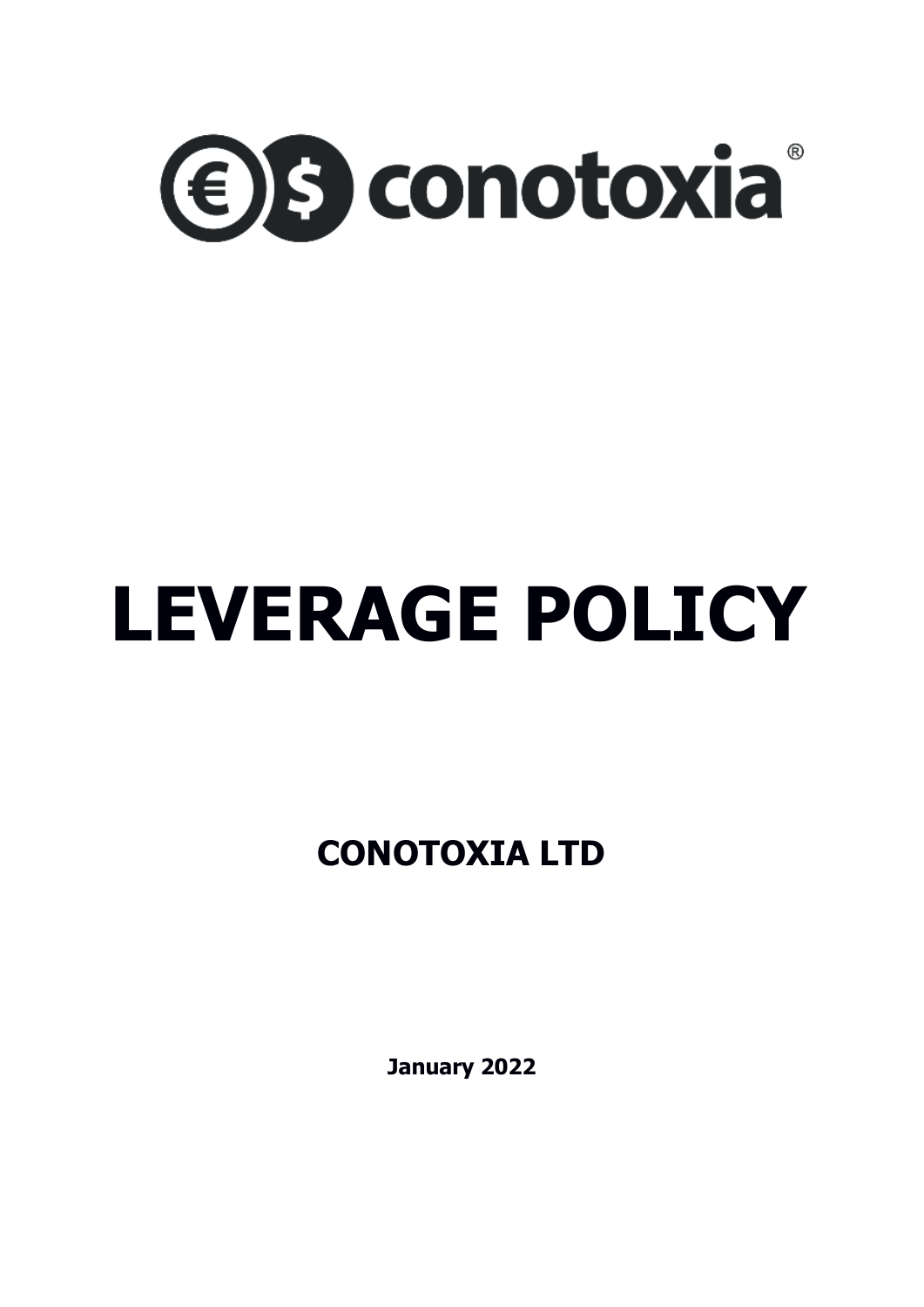- 1. Conotoxia Ltd Leverage Policy (the "Policy") is issued pursuant to, the requirements of:
	- ⮚ Circular C168 on ESMA's Q&A document relating to the provision of Contracts for Difference and other speculative products to retail investors under MiFID ("Circular C168").
	- $\triangleright$  Circular C271 of the Cyprus Securities and Exchange Commission (hereafter "CySec");
	- $\triangleright$  EU Directive 2014/65/EU on Markets in Financial Instruments (hereafter "MiFID");
	- $\triangleright$  Law 87(I)/2017 for the Provision of Investments Services, the Exercise of Investment Activities and the Operation of Regulated Markets (hereafter "the Law");
	- ⮚ ESMA/2016/1165 Questions and Answers relating to the provision of CFDs and other speculative products to retails investors under MiFID;
	- $\triangleright$  ESMA35-43-1135 Notice of ESMA's product intervention decisions in relation to CFDs and Binary Options;
	- $\triangleright$  ESMA35-36-1262 Questions and Answers on ESMA's temporary product intervention measures on the marketing, distribution or sale of CFDs & Binary Options to retail clients;
	- $\triangleright$  ESMA Decision (EU) 2018/796 of 22 May 2018 to temporarily restrict contracts for differences in the Union in accordance with Article 40 of Regulation (EU) No. 600/2014 of the European Parliament and of the Council.
- 2. Definitions
	- ➢ Balance is a net amount held in the Client's Account after all completed trades, transactions, deposits and withdrawals.
	- $\triangleright$  Equity is the total capital value of the Client's Account (balance  $+/-$  P/L of an open position). The total worth of the account if it were to close all of his open positions.
	- $\triangleright$  Leverage offers a client the possibility to magnify the potential profits/losses of a trade. As such, leverage, gives the opportunity to open a position that is nominally larger than funds held on the account.
	- $\triangleright$  Initial Margin is the amount of money required to open a trade. Margin is calculated based on the current market quote of the base currency of the trader's account vs. base currency of the trader's account, the volume requested, and the leverage level of the trader's account.
	- $\triangleright$  Free Margin it is the amount of funds available in the Client Account that can be used as margin for opening new positions. Free Margin = Equity - Used Margin
	- $\triangleright$  Margin Level indicates the ratio of equity to used margin.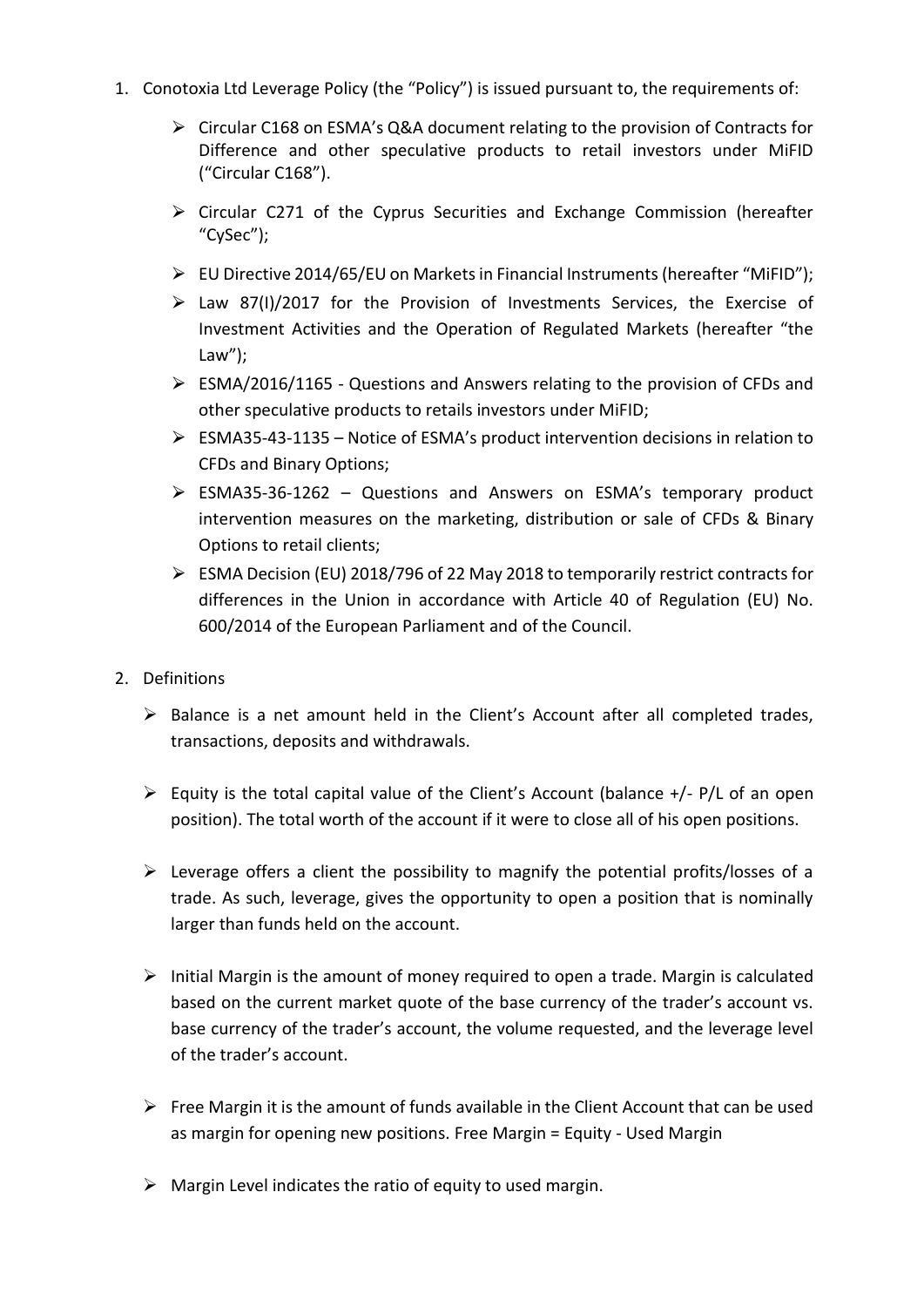- $\triangleright$  Margin Call is a warning message that occurs when Client's equity is less than the initial margin used to open the existing positions. Margin call occurs when the Margin Level is below 100%.
- $\triangleright$  Maintenance Margin is the minimum amount of equity that must be maintained in the Client's account to avoid triggering a liquidation process (Stop out).
- ➢ Stop Out occurs when a margin level of the trading account falls below the maintenance levels, then the least profitable positions (the positions with the higher loss) will start to be closing automatically one by one in order to release as much margin as possible and make free margin available to maintain the open positions. The purpose of the Stop out is to protect the Client's Equity and prevent falling into a negative balance.
- 3. Scope

Leverage Policy sets out what is leverage, leverage trading and its impact on investment outcomes, how we determine leverage and margin levels, with respect to our clients' trading. Each client willing to operate with Conotoxia Ltd will be made aware of this Policy before entering into any trading with the Company.

The Policy describes the key aspects of trading with margin and the leverage levels available depending on appropriateness test results and regulatory requirements.

4. Application

The Policy applies to services provided by Conotoxia Ltd to both retail and professional clients. It should be emphasized that the aim of this policy is to ensure that the leverage offered to Retail clients is in their best interest and to increase the investor protection.

Conotoxia offers to **its retail clients** a leverage ratio between 1:30 to 1:1 (depending on the financial instrument) for CFD trading. Under the Markets in Financial Instruments Directive, the Company may treat a client as an elective professional client if, after it assesses client's expertise, experience, and knowledge, it is reasonably assured that, in light of the nature of the transactions or services envisaged, the said client is capable of making his own investment decisions and understanding the risks involved.

The Company gives the ability to all existing or prospective clients to change the client categorization status and become an Elective Professional Client to obtain a higher leverage ratio.

However, in order to be classified as an Elective Professional Client, the following criteria must be met:

- 1) To satisfy at least two (2) of the following criteria (the "quantitative test"):
- a) To have traded, in significant size, in the Forex/CFD market (or on another relevant market) at an average frequency of 10 transactions per quarter over the previous four quarters (either with the Company or other providers) in leveraged products such as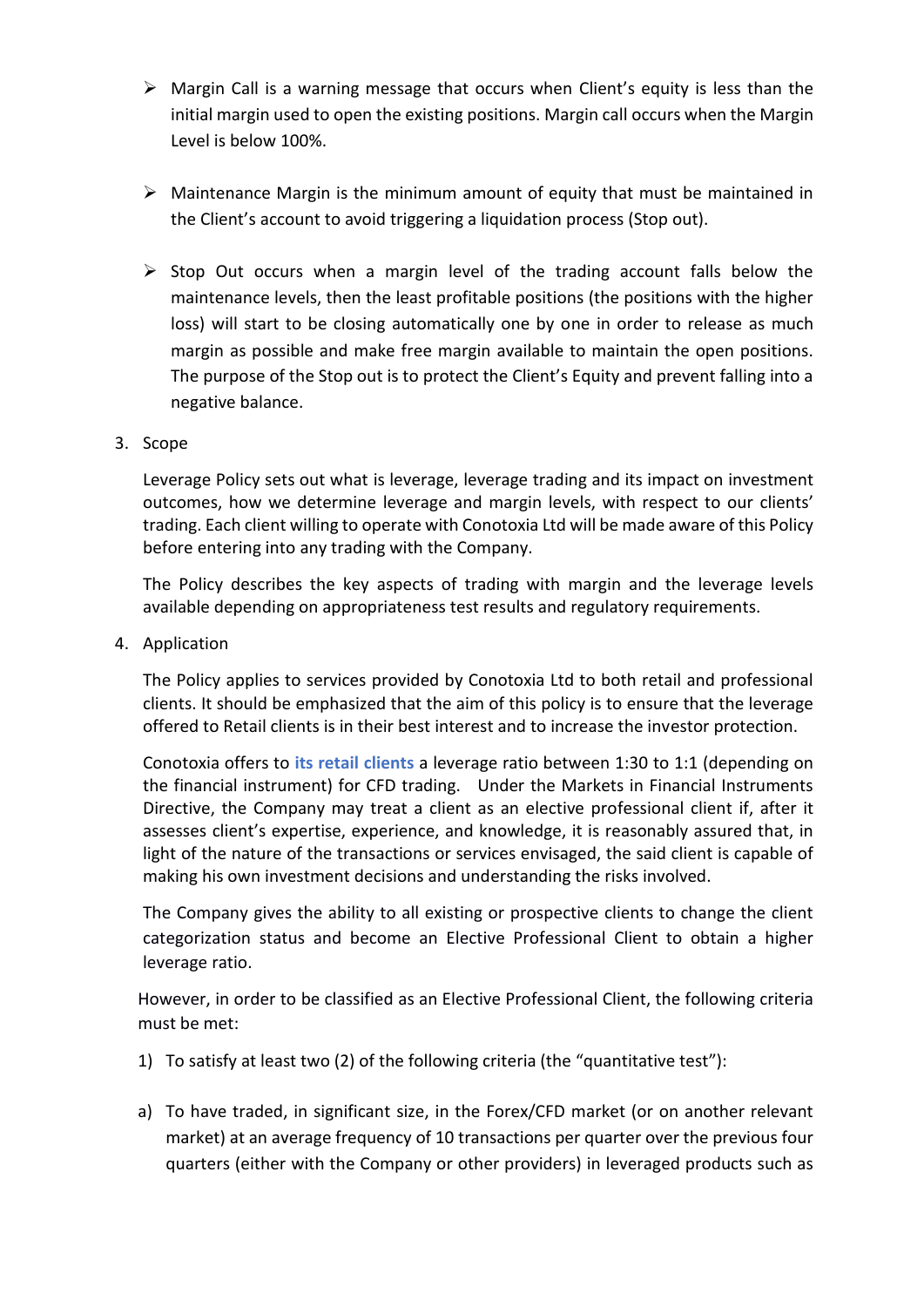Spot FX, CFDs, forwards, futures, swaps, options, or other derivative financial instruments;

- b) The size of your financial instrument portfolio (including cash deposits and financial instruments) exceeds €500,000 (or the equivalent base currency of your trading account);
- c) To work or have worked in the financial sector, for at least one year in a professional position, which requires knowledge of the transactions or services requested;

Any client wishing to be treated as an Elective Professional Client (either generally – for all future transactions and investment services, or in respect to a particular investment service, or transaction, or type of transaction, or product) needs to:

- $\triangleright$  Request this in writing by completing and submitting the form
- $\triangleright$  Provide the Company with signed form for Re-Categorization as an Elective Professional Client
- $\triangleright$  Consent that he understands that some of the protections and compensations right will be forgone

The Company distinguish another category of the client which is called Retail Experience Client. The said category has been introduced by the Polish Regulatory Body KNF. In order to be categorized as Retail Experience Client two out of three conditions must be met as per the client categorization policy:

1) Retail Client concluded in the last 24 months:

a) CFD opening transactions with a nominal value of equivalent of at least EUR 50,000 \* in PLN each, with a frequency of at least 10 opening transactions per quarter over four quarters;

or

b) CFD opening transactions with a nominal value of equivalent of at least EUR 10,000 \* in PLN each, with a frequency of at least 50 opening transactions per quarter over four quarters;

or

c) CFD opening transactions with a total nominal value of at least EUR 2.000.000 \* in PLN, with at least 40 opening transactions per quarter in four quarters;

2) Retail Client has adequate knowledge of derivatives, including CFDs, supported by:

a) obtaining appropriate professional certificates, in particular: Investment Advisor, Securities Broker, Chartered Financial Analyst, Financial Risk Manager, Professional Risk Manager, ACI Dealing Certificate, ACI Diploma, or relevant field education;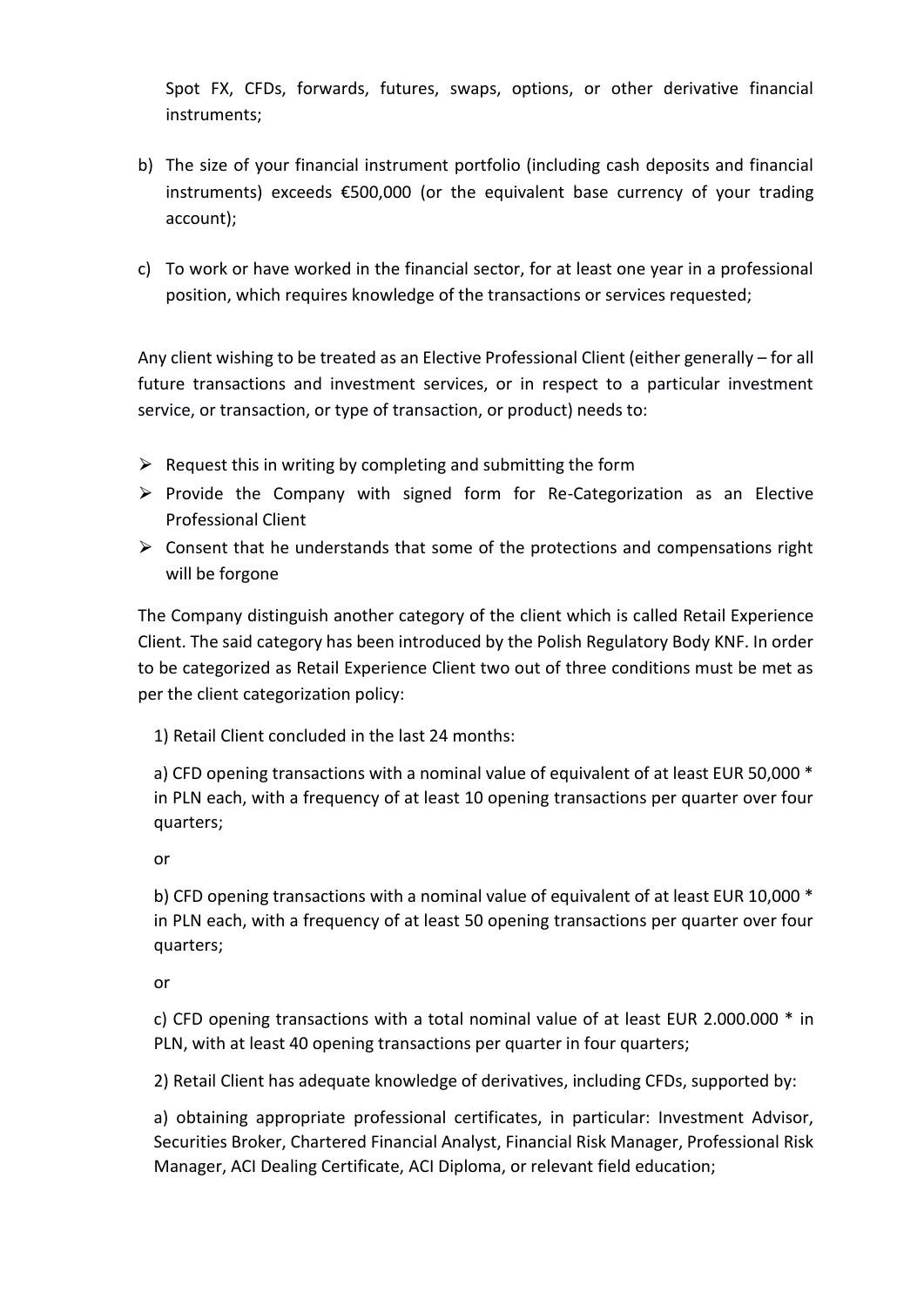or

b) completion of a minimum of 50 hours of training in derivatives, including CFDs, confirmed by obtaining relevant certificates or confirmations issued on the basis of knowledge verification by relevant training providers, within the last 12 months;

or

c) confirmation that you perform or performed activities or work or worked on the basis of an employment contract or other contractual relationship that is the basis for performing the function, for at least a year in a position that requires professional knowledge regarding transactions in CFDs or other derivatives.

\* Equivalent amounts expressed in euros referred to in item 1 shall be determined using the average euro exchange rate announced by the National Bank of Poland on the day preceding the date of submission of the application by the retail customer in which the exchange rate was announced;

It should be noted that the Company has the right to request any supported documents in order to perform the assessment of the client categorization status.

5. Leverage mechanisms in practice.

## *a. Example A – capital required*

*An investor* buys 10 000 EUR for USD in the traditional currency exchange office and through Conotoxia Forex Account. Exchange rate for EUR/USD = 1,10

**Currency exchange office (Leverage 1:1, 100% margin)** capital required: 10.000 EUR x 1,10 = 11.000 USD

**Conotoxia Forex Account (Leverage 1:100, 1% margin)** capital required: 10.000 EUR x 1,10 / 100 = 110 USD

*b. Example B – maximum possible position to open* EUR/USD Rate: 1,10 Nominal value (1 lot): 100.000 EUR (or 100.000 x 1,10 = 110.000 USD) Account assets: 1500 EUR Margin level: 1%

Using all account resources (using the maximum leverage), the customer can open maximum long (buy) position on EUR/USD with nominal value:

1500 EUR / (1% x 100.000 EUR ) = 1,5 lot (**150.000 EUR** )

*c. Example C – rate of return with and without leverage* Buy 10.000 EUR for PLN (sell PLN) Buy rate  $= 4,30$ Sell 10.000 EUR for PLN (buy PLN)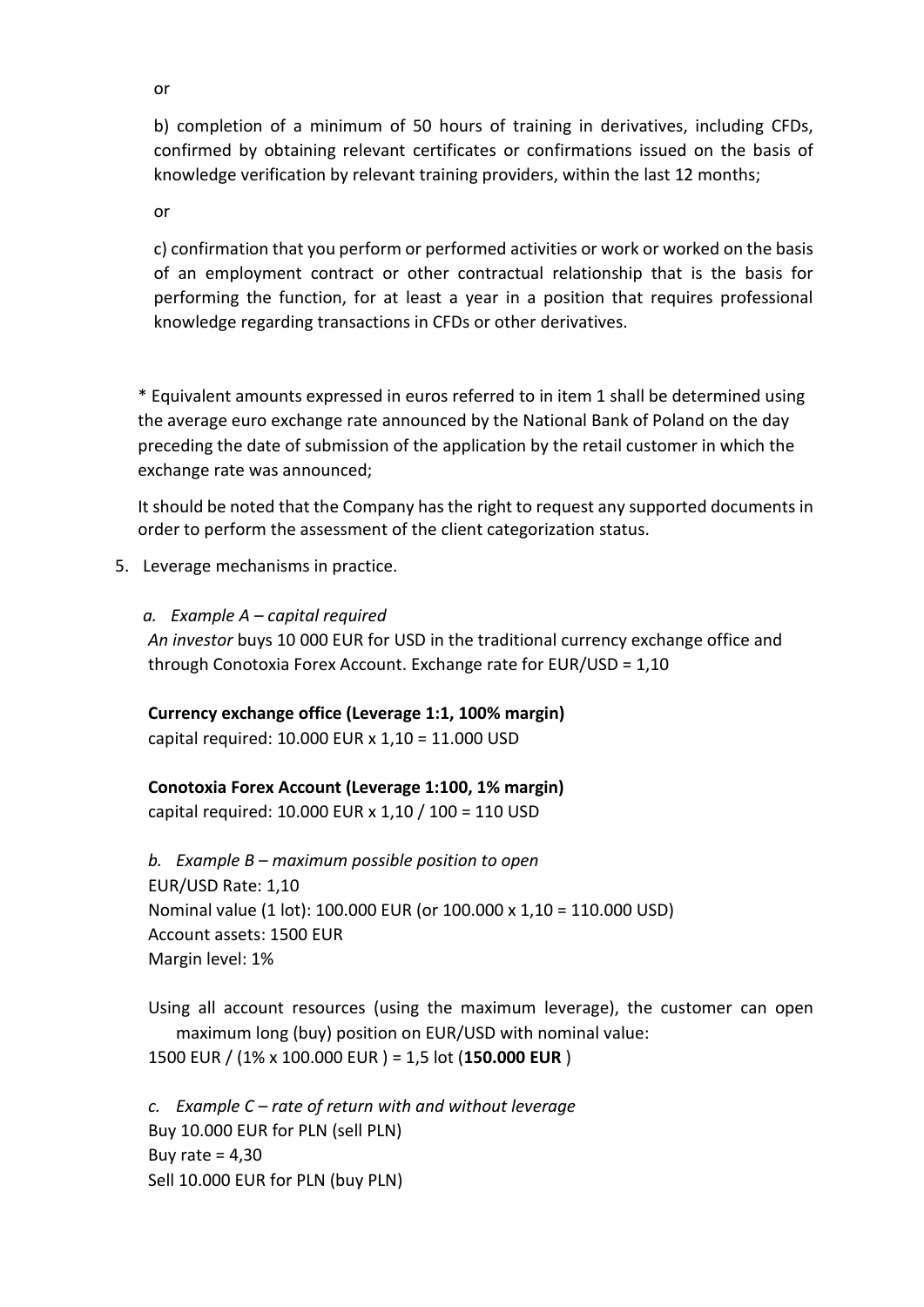Sell rate = 4,02

The outcome of investment is the difference between PLN bought (at rate 4,02) and sold (at rate 4,30).

**Currency exchange office (Leverage 1:1, 100% margin – capital involved 43.000 PLN)**  $(40.200 - 43.000) = -2.800$ , rate of return:  $-2.800/43.000 = -6.51\%$ 

**Conotoxia Forex Account (Leverage 1:100, 1% margin, capital involved 430 PLN)** (40.200 – 43.000) = -2.800, rate of return: -2.800/430 = -651,2%

*d. Example D – rate of return*  Buy CFD contract based on DAX Index Point value of DAX: 10 500 pts Nominal Value 10 500 EUR Margin Required 1% = 105 EUR Sell previously bought contract at: 10 550 Clients account value: 1 500 EUR

**Buy 1 CFD:** 10 550 – 10 500 = 50 EUR, rate of return 3,3 %

**Buy maximum possible number of CFD's (maximum leverage use):** 14 CFD. x (10 550 - 10 500) = 700 EUR, rate of return 46,6%

- 6. To set the leverage and margin level on clients' accounts, Conotoxia Ltd is taking into account the following practices:
	- $\triangleright$  level of leverage must reflect clients' knowledge and experience in trading,
	- $\triangleright$  aggressive leverage practices are not allowed towards clients,
	- $\triangleright$  the default Leverage ratio is set between 1:30 to 1:2 depending on the financial instrument
	- $\triangleright$  leverage level offered for different CFDs' is always determined and adjusted by considering criteria which influence the underlying on which the CFD is based, including historical volatility, liquidity and trading volumes, general political and economic environment and the Company's ability to hedge market risk,
	- $\triangleright$  regulatory requirements and caps set by CySEC or any other regulator, in any of the jurisdictions the Company plans to offer its services,
	- $\triangleright$  the Company's own risk bearing capacity and risk management practices and policies set out to manage company market risk coming from leveraged trades made by clients.
- 7. The Company offers to all its clients Negative Balance Protection as per the regulatory requirements in order to ensure that the maximum loss which may occur on the client's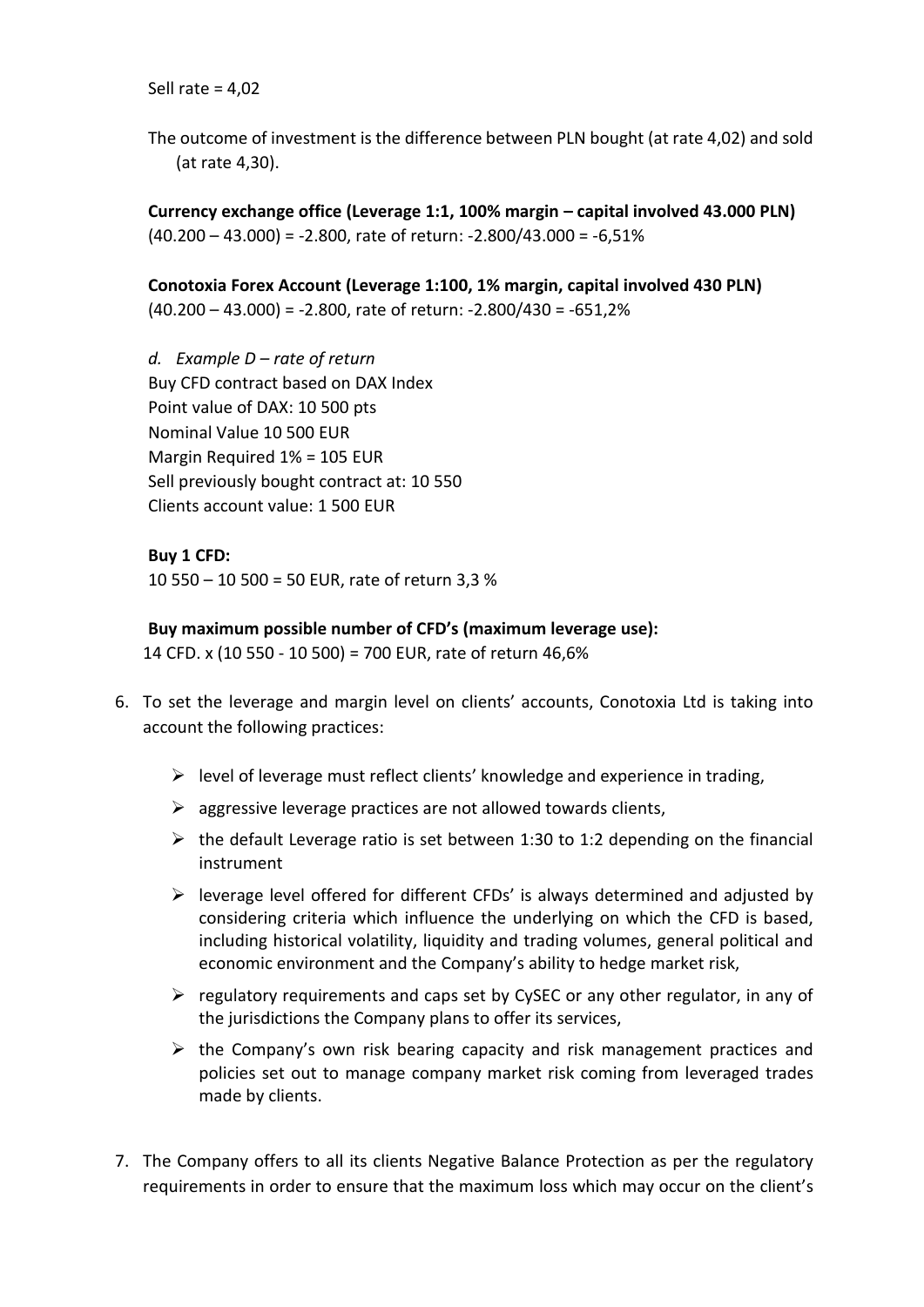account never exceeds the client's available funds. In order to do so, the Company's margin close out/stop out restrictions are set at a minimum maintenance margin requirement of 50% on the sum of the initial margins.

8. Maximum available level of leverage allowed on specific instruments for Retail Clients are as follows:

| <b>Maximum</b><br>Leverage | Product                                                 |
|----------------------------|---------------------------------------------------------|
| 30:1                       | <b>Major Currency Pairs</b>                             |
| 20:1                       | Non-Major Currency Pairs, Gold and Major Indices        |
| 10:1                       | Commodities except Gold and Non-Major Equity<br>Indices |
| 2:1                        | Cryptocurrency CFD                                      |

9. Maximum available level of leverage allowed on specific instruments for Experience Clients as per the Polish regulator are as follows:

| Maximum<br>Leverage | Product                                                 |
|---------------------|---------------------------------------------------------|
| 100:1               | <b>Major Currency Pairs</b>                             |
| 100:1               | Non-Major Currency Pairs, Gold and Major Indices        |
| 10:1                | Commodities except Gold and Non-Major Equity<br>Indices |
| 2:1                 | Cryptocurrency CFD                                      |

10. Maximum available level of leverage allowed on specific instruments for Professional Clients are as follows:

| <b>Maximum</b><br>Leverage | Product                                        |
|----------------------------|------------------------------------------------|
| 300:1                      | Major Currency Pairs, Non-Major Currency Pairs |
| 100:1                      | <b>Gold and Major Indices</b>                  |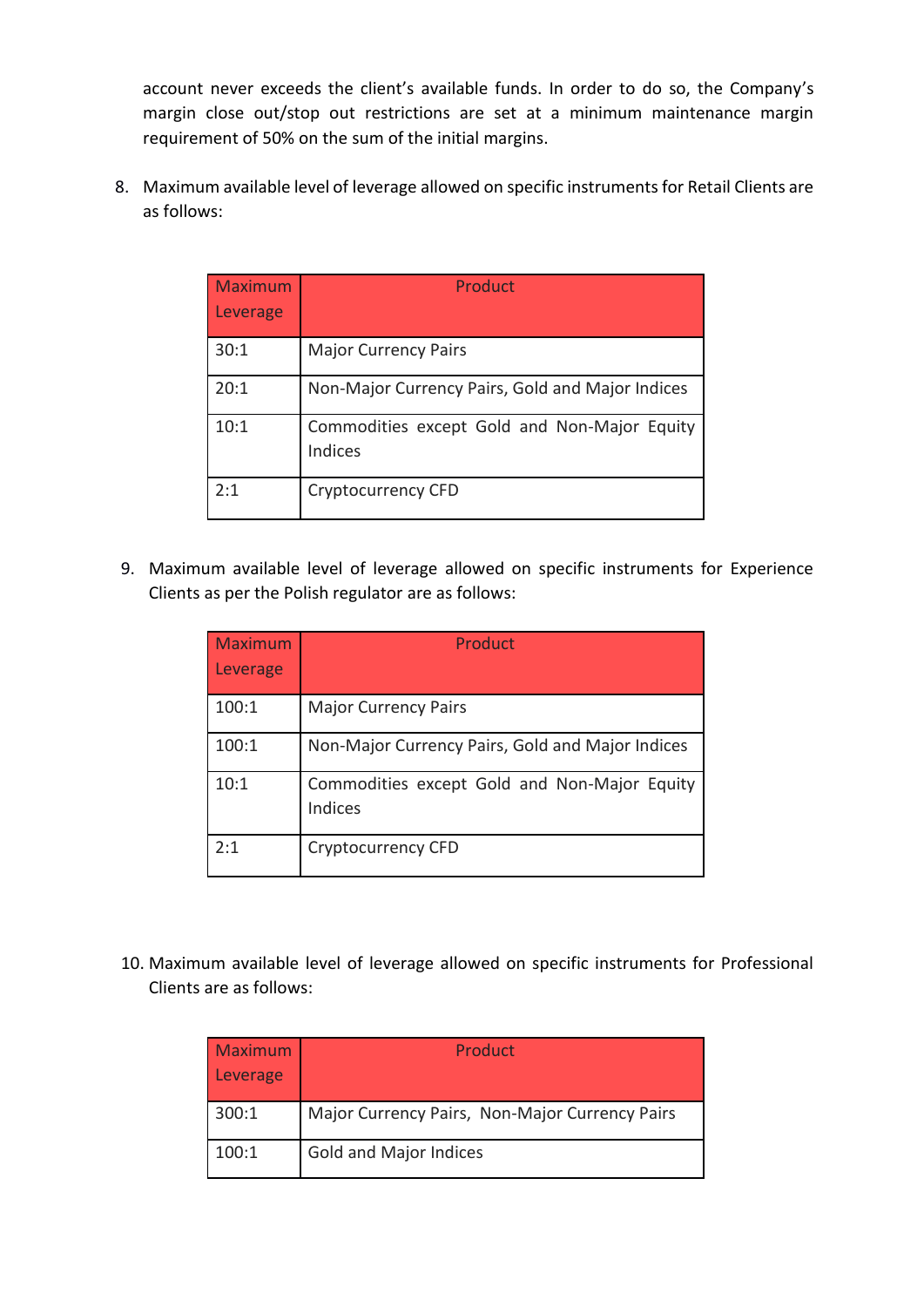| 100:1 | Commodities except Gold and Non-Major Equity<br>Indices |
|-------|---------------------------------------------------------|
| 2:1   | <b>Cryptocurrency CFD</b>                               |

- 11. The maximum allowable leverage limit is subject to change with or without prior notice to reflect current market conditions. Applicable leverage limits can be found on the Instrument Specification Table as presented above.
- 12. The Company can also reduce leverage limit for CFDs or rolling spot forex that may be the subject of actual or anticipated corporate actions or volatility at any time with or without prior notice.
- 13. ESMA's product intervention measures are not limited to clients who are based within the EEA but it applies to retails investors both residing in the EEA and to third countries. The MiFID II regime does not discriminate on the basis of the location of clients, but rather it applies to services provided by investment firms which are authorised in the EEA. Regulatory restrictions may exist in other jurisdictions irrespective of any retail client categorization. Therefore, the Company will monitor regulatory developments pertaining to the use of leverage or restriction on offering of CFDs in all countries where it offers its services and will adjust its terms of trading accordingly.
- 14. In line with the European Securities and Markets Authority's ('ESMA') temporary intervention measures (together, the 'ESMA Measures') - which lapsed for the final time in August 2019 - CySEC has permanently introduced ESMA Measures into national law pursuant to Article 42 of Regulation (EU) No 600/2014, or MiFIR. Therefore, the Company applies the rules as per the point 8 of the current policy.

The MiFID II/MiFIR regime does not provide for the case where the National Product Intervention Measures ('NPIMs') adopted by different NCAs are not the same. As a result, CySEC has adopted a territorial approach to the cross-border marketing, sale and distribution of CFDs either through a branch or tied agent, in order to provide legal certainty for market participants operating in such jurisdictions where there may not be uniform application of the ESMA Measures and therefore the level of protection afforded to retail investors may not be the same.

Where there is such divergence between CyNPIMs and the measures introduced by another NCA, the content and application of CyNPIMs varies based on the country of residence of the client. Where an entity falling under CySEC's supervision markets, distributes or sells CFDs to a resident of:

 $\triangleright$  Cyprus, CyNPIMs will have the content of the ESMA Measures except for the risk warning for new CFD providers;